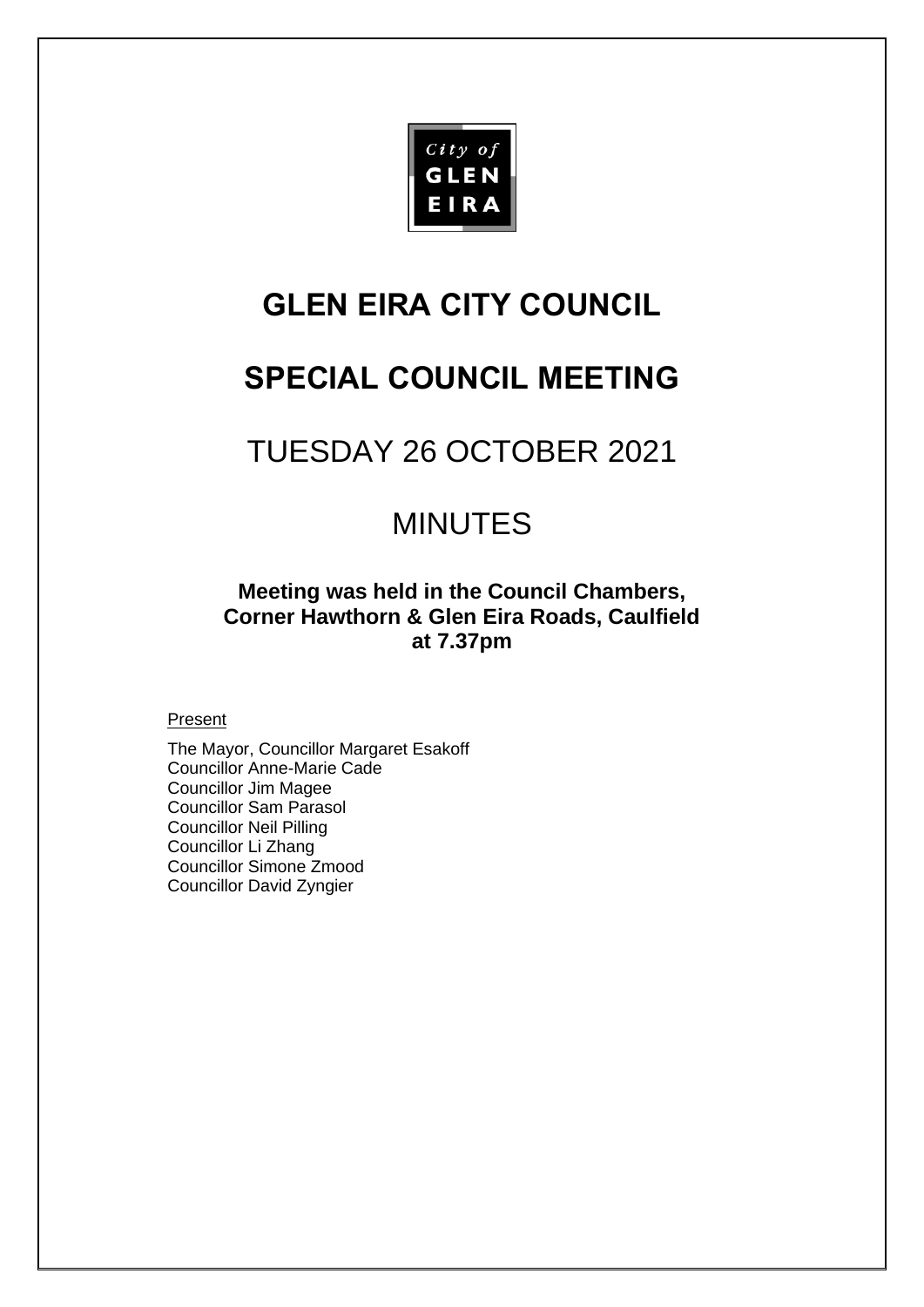### **INDEX**

| 1 <sub>1</sub> |                                                               |
|----------------|---------------------------------------------------------------|
| 2.             |                                                               |
| 3.             | REMINDER TO DECLARE ANY CONFLICTS OF INTEREST IN ANY ITEMS ON |
| 4.             |                                                               |
|                | 4.1<br>4.3                                                    |
| 5.             | 5                                                             |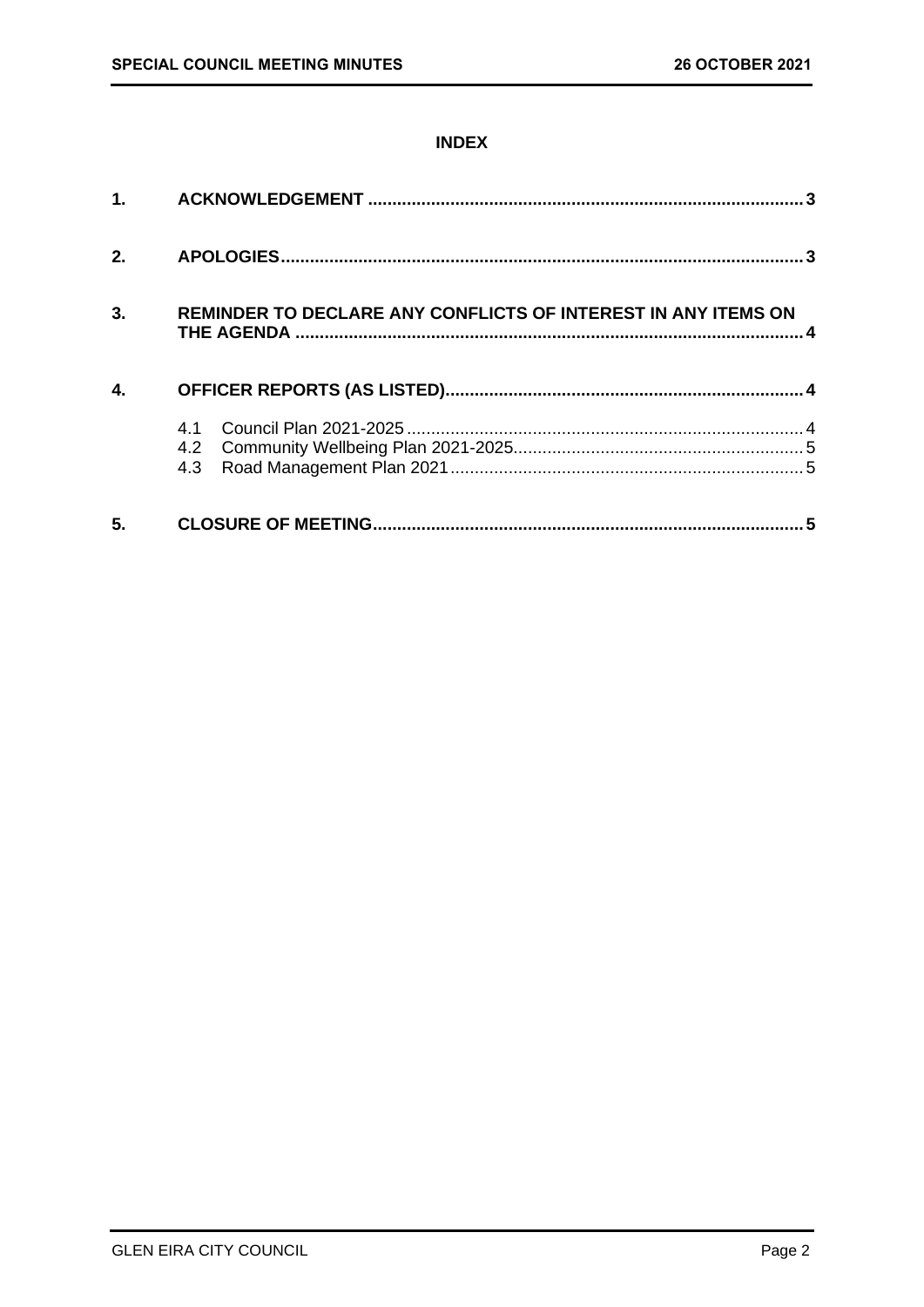

The Mayor welcomed Councillors, Council officers, Glen Eira residents and other community members to the 7.30pm 26 October 2021 virtual Special Council Meeting. Cr Esakoff advised of the process that would be followed should Council encounter technical difficulties livestreaming the meeting.

The Mayor then confirmed that the Councillors could be recorded as present by ensuring they met the following three criteria:

- They can hear proceedings;
- They can see other members in attendance and can be seen by other members; and
- They can be heard (to speak).

#### <span id="page-2-0"></span>**1. ACKNOWLEDGEMENT**

The Mayor read the acknowledgement.

Glen Eira City Council Acknowledges the peoples of the Kulin Nation as Traditional Owners and Custodians, and pay our respect to their Elders past, present and emerging. We Acknowledge and uphold their continuing relationship to land and waterways. Council extends its respect to all Aboriginal and Torres Strait Islander peoples.

#### <span id="page-2-1"></span>**2. APOLOGIES**

#### **Apology**

**Moved: Cr Zyngier Seconded: Cr Zmood**

That the apology from Cr Tony Athanasopoulos be received and noted.

# **CARRIED UNANIMOUSLY**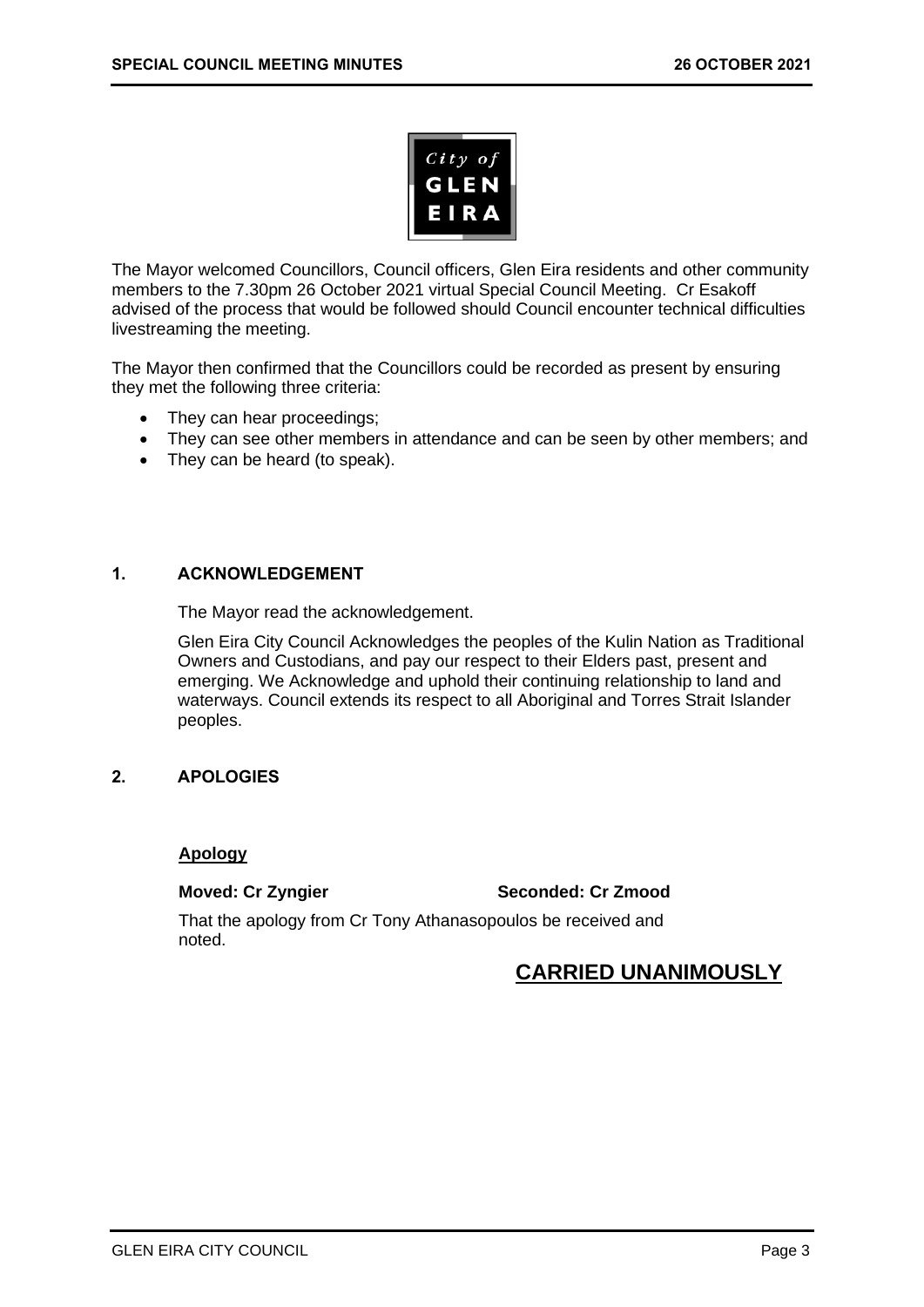#### <span id="page-3-2"></span><span id="page-3-0"></span>**3. REMINDER TO DECLARE ANY CONFLICTS OF INTEREST IN ANY ITEMS ON THE AGENDA**

Councillors were reminded of the requirement for disclosure of conflicts of interest in relation to items listed for consideration on the Agenda, or any item that was considered at this meeting, in accordance with Section 130(2) of the *Local Government Act 2020* and Rule 60(3) of the Glen Eira City Council Governance Rules. Councillors were then invited to indicate any such conflict of interest.

There were no conflicts of interest declared for this meeting.

### **Procedural motion**

**Moved: Cr Magee Seconded: Cr Parasol**

That Council:

- 1. considers the meeting to be adjourned for 10 minutes from the commencement of any technical problem which prevents Council from livestreaming the meeting;
- 2. adjourns the meeting in the event livestreaming cannot be resumed within 30 minutes from the commencement of the technical problem which prevents livestreaming on Council's website with the meeting to be reconvened on Wednesday 27 October 2021 at 7.30pm via livestreaming; and
- 3. notes, if the Mayor is unable for any reason to attend the Council meeting or part of the Council meeting, the meeting will be chaired in accordance with Rule 13 of the Governance Rules. The Mayor will resume as Chair of the meeting upon return. If a vote is being taken at the time, the Mayor will resume as Chair after the result of the vote has been declared.

## **CARRIED UNANIMOUSLY**

#### <span id="page-3-1"></span>**4. OFFICER REPORTS (AS LISTED)**

### **4.1 COUNCIL PLAN 2021-2025**

#### **Moved: Cr Esakoff Seconded: Cr Magee**

That Council endorses the:

- 1. Council Plan 2021-2025 (attachment 1 to this report); and
- 2. Council Plan Annual Action Plan 2021-2022 (attachment 2 to this report).

## **CARRIED UNANIMOUSLY**